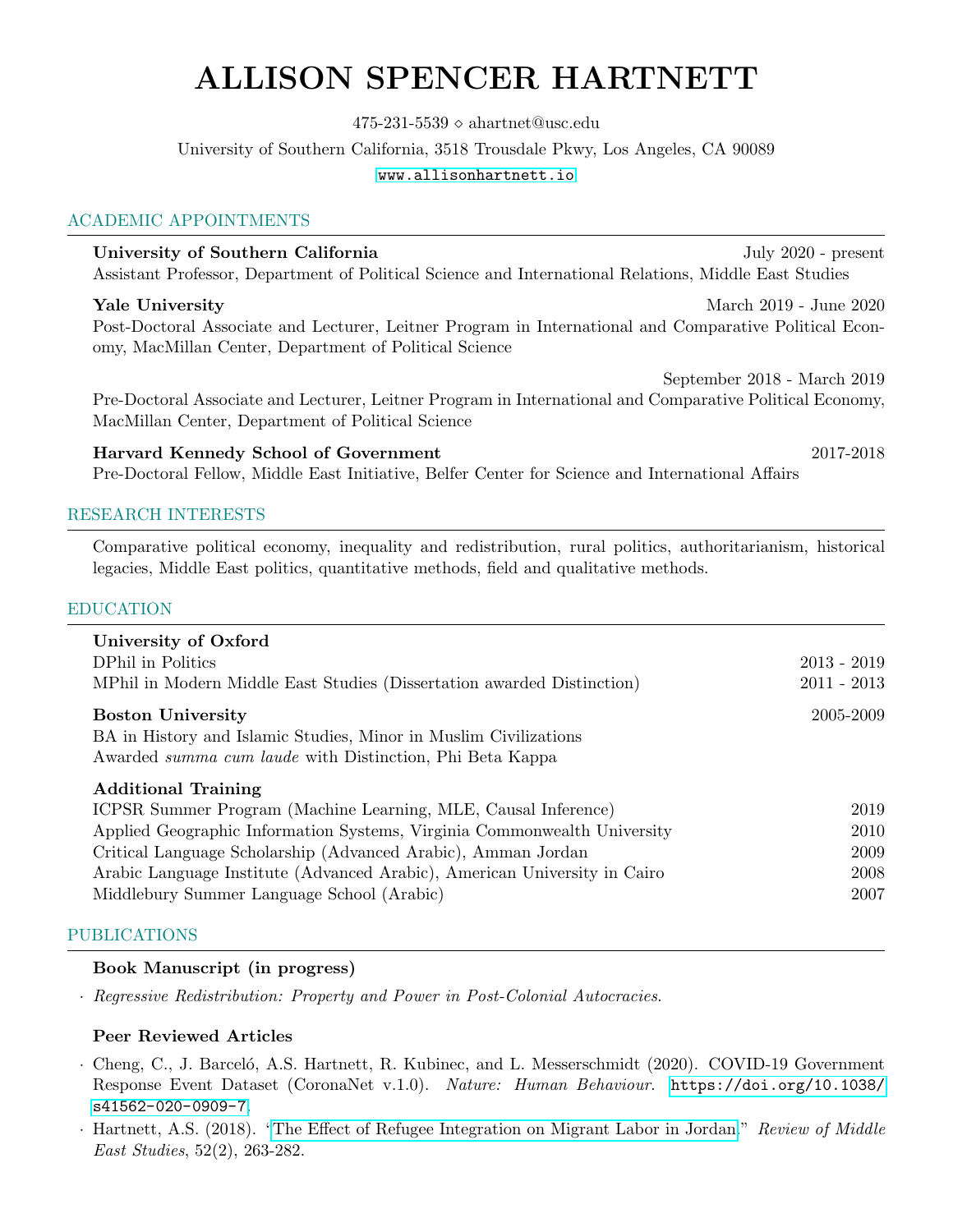# Book Chapters

- · Hartnett, A.S. (2021). "The Arab Spring." Oxford Bibliographies in Political Science. [https://doi.org/](https://doi.org/10.1093/OBO/9780199756223-0337) [10.1093/OBO/9780199756223-0337](https://doi.org/10.1093/OBO/9780199756223-0337) (Peer-Reviewed)
- · Cammett, M., A.S. Hartnett, and G. Koehler-Derrick (2021). ["Colonial Legacies and Welfare Provision in](https://www.oxfordhandbooks.com/view/10.1093/oxfordhb/9780190931056.001.0001/oxfordhb-9780190931056-e-11) [the Middle East and North Africa."](https://www.oxfordhandbooks.com/view/10.1093/oxfordhb/9780190931056.001.0001/oxfordhb-9780190931056-e-11) Oxford University Press Handbook on Politics of Muslim Societies, edited by Melani Cammett and Pauline Jones. [https://doi.org/10.1093/oxfordhb/9780190931056.](https://doi.org/10.1093/oxfordhb/9780190931056.013.11) [013.11](https://doi.org/10.1093/oxfordhb/9780190931056.013.11) (Peer-Reviewed).

# Encyclopedia Entries

· Entries for Energy Policy in Egypt, Jordan, Libya, and Qatar. Encyclopedia of Energy. Golson Media: Croton-on-Hudson, New York, 2011.

# Book Reviews

· Review of Globalization and Social Movements: Islamism, Feminism and Social Justice, 2nd ed. by Valentine Moghadam. St. Antony's International Review 10, No. 1 (May 2014): 135-37.

# Working Papers

- · "State Building and Regressive Redistribution: Evidence from Colonial Property Reforms in Jordan."
- · "Surviving Decolonization: Elite Expropriation and Autocratic Leader Tenure in Post-Colonial Contexts."
- · "Intra-Elite Conflict and the Demand for Power-Sharing: Evidence from Khedival Egypt," with Mohamed Saleh (TSE).
- · "Redistributive Legacies of Colonialism in the Middle East and North Africa."
- · ["The Colonial Origins of State Repression in MENA,](https://ssrn.com/abstract=3239093)" with Elizabeth Nugent and Nicholas Lotito.
- · ["In the Shadows? Informal Enterprise and the State in Jordan,](https://www.hbs.edu/faculty/Pages/item.aspx?num=55770)" with Kristin Fabbe and Steve Monroe.
- · ["Rural Redistribution and Populist Backlash: Evidence from Poland,](https://ssrn.com/abstract=3325608)" with Alexander Gard-Murray.
- · "Selectorate Dynamics in Autocracies: colonial and post-colonial minister appointments in the Middle East and North Africa."

## Works in Progress

- · "Students Into Iraqis: The Politics of Education in Ba'athist Iraq," Christiana Parreira (Princeton).
- · "Private Education and the Public Sector: Evidence from Jordan," with Gabriel Koehler-Derrick (Brown) and Melani Cammett (Harvard).
- · "After Empires: Legacies of Foreign Rule and Long-Run Fiscal Capacity in Arab States," with Yusuf Magiya (Columbia).
- · "Official Islam: Why Do Governments Invest in Religious Education?" with Ahmed Ezzeldin Mohamed (Columbia).
- · "Becoming Jordanian: development and citizenship in rural Jordan," with Carol Palmer (CBRL-Amman).

# Policy Papers, Opinion Pieces, and Essays

- · ["Drastic Measures: Coercive Enforcement and Economic Effects of Pandemic Suppression in Jordan,"](https://pomeps.org/drastic-measures-coercive-enforcement-and-economic-effects-of-pandemic-suppression-in-jordan) with Ezzedeen al-Natour and Laith al-Ajlouni. POMEPS Special Issue: The COVID-19 Pandemic in the Middle East and North Africa, April 2020.
- · ["Making the Economy Political in Jordan's Tax Revolts,"](https://merip.org/2019/02/making-the-economy-political-in-jordans-tax-revolts/) with Laith al-Ajlouni. Middle East Report Online, February 24, 2019.
- · ["Can Jordan's New Prime Minister Reform the Government?"](https://www.washingtonpost.com/news/monkey-cage/wp/2018/06/13/can-jordans-new-prime-minister-reform-the-government/) The Washington Post Monkey Cage Blog, June 8, 2018.
- · ["Historical Legacies of State Building in MENA Social Policy,"](https://pomeps.org/2018/08/01/colonial-legacies-of-uneven-state-development-in-mena/) POMEPS Studies 31: Social Policy in the Middle East, October 2018.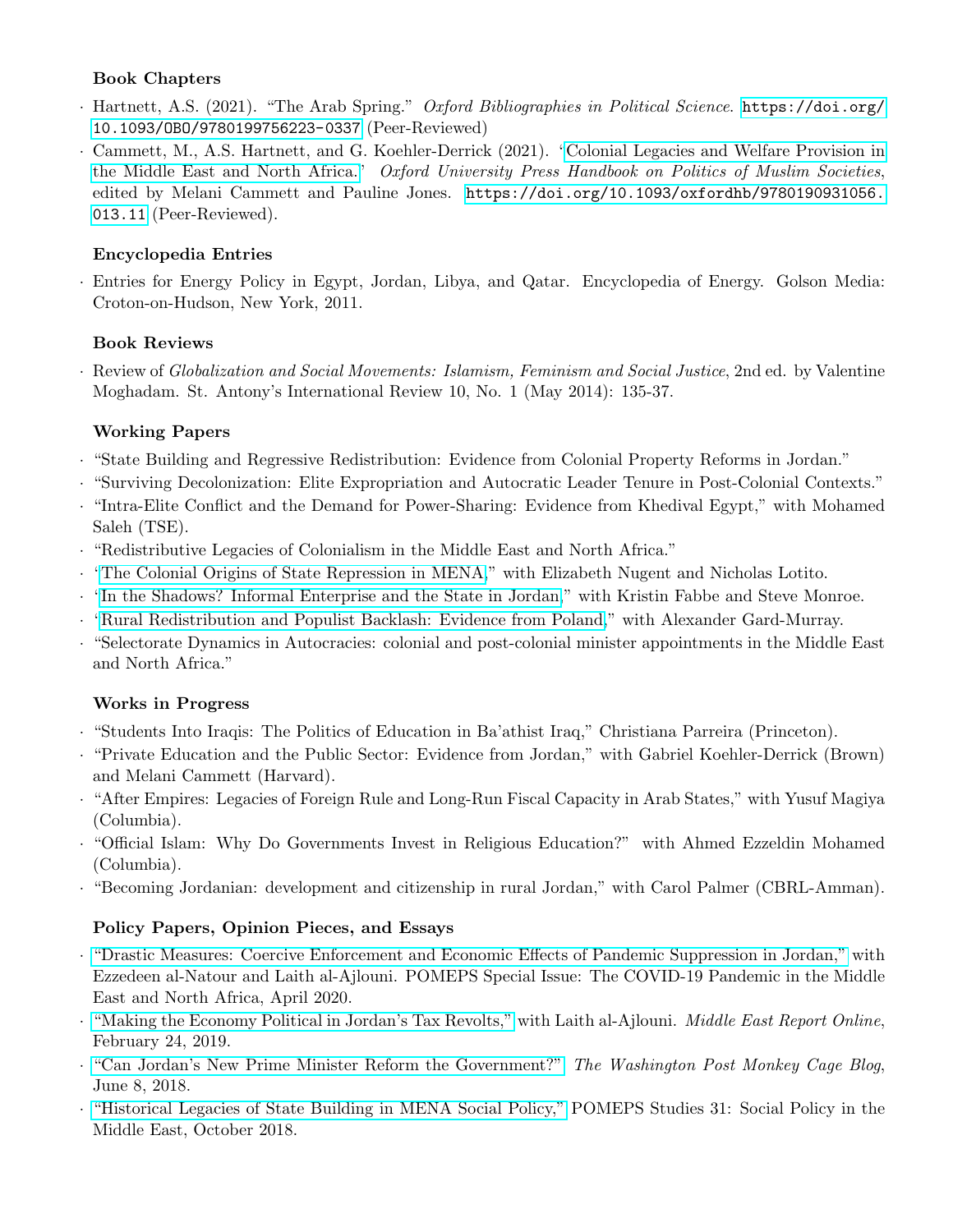- · "Guidance on Infrastructure in Post-Conflict Fragile States," prepared with Greg Wilson for the DFID Stabilisation Unit, 2016.
- · "Protest, Unrest, and State-Society Relations." International Peace Institute, 2014.

## SELECTED QUANTITATIVE DATASETS

- 1. [CoronaNet Government Response Database](https://coronanet-project.org/)
- 2. MENA Land Reform Database  $(N = 1200$  country-year observations)
- 3. Jordanian Parliamentarian Biographical Dataset, with Laith al-Ajlouni.
- 4. Middle East and North Africa Colonial and Post-Colonial Minister Biographical Database (Jordan, Iraq, Egypt, Morocco, Tunisia complete, remaining countries in progress).

## FIELDWORK AND MENA REGION EXPERIENCE

| Jordan                       | 2009 (3 months), 2012 (1 month), 2014 (1 month)    |
|------------------------------|----------------------------------------------------|
|                              | 2016 (12 months), 2017 (3 months), 2018 (2 months) |
| Egypt                        | $2008(6.5 \text{ months})$                         |
| Morocco                      | $2014 - 2015$ $(2.5 \text{ months})$               |
| UK and USA archival research | $2015-2017$ (6 months)                             |
|                              |                                                    |

## FELLOWSHIPS, AWARDS, AND GRANTS

| USC Center for International Studies Undergraduate Research Assistant Grant              | AY2020          |
|------------------------------------------------------------------------------------------|-----------------|
| USC Center for International Studies Graduate Research Assistant Grant                   | AY2020, AY2021  |
| ACOR-CAORC Pre-Doctoral Research Fellowship, Amman, Jordan (17,600 USD)                  | 2018            |
| Best Post-Graduate Teacher Award, Oxford University Student Union                        | 2017            |
| Centre for British Research in the Levant Fellowship, Amman, Jordan (7000 GBP)           | 2016            |
| Writing-Up Grant, Department of Politics and International Relations, Oxford (1500 GBP)  | 2015            |
| Mellon-Chester Scholarship for Field Research, Department of Politics, Oxford (800 GBP)  | 2014            |
| Junior Deanship, Keble College, Oxford (24,000 GBP)                                      | 2013-2015       |
| A.E. Haigh Merit Studentship, Corpus Christi College and DPIR, Oxford (24,000 GBP)       | 2013-2015 Stone |
| Family Foundation Professional Development Grant (2,500 GBP)                             | 2013            |
| Carr-Stahl Fieldwork Grant, St. Antonys College, Oxford (500 GBP)                        | 2012            |
| Jordan Fulbright ETA Fellowship, Jordan (declined to attend University of Oxford)        | 2011            |
| US Department of State Critical Language Scholarship Advanced Arabic, Jordan (8,000 USD) | 2009            |
| Richard E. Katz Prize in Religion, Boston University (1000 USD)                          | 2009            |
| University Merit Scholarship, Boston University (half-tuition scholarship)               | 2005-2009       |

## SELECTED TEACHING EXPERIENCE

| University of Southern California                           | 2020-2021 |
|-------------------------------------------------------------|-----------|
| Department of Political Science and International Relations |           |

· POSC 499 Colonialism and Decolonization in the Middle East and North Africa (U Seminar, Fall 2022)

- · IR 499 State Building and Institutions in the Middle East and North Africa (U Seminar, Spring 2021)
- · POIR 641 Comparative Politics II (G Seminar, Spring 2021, Spring 2022)
- · POSC 120 Comparative Politics (U, Fall 2020, Fall 2022)

## Yale University 2018-2020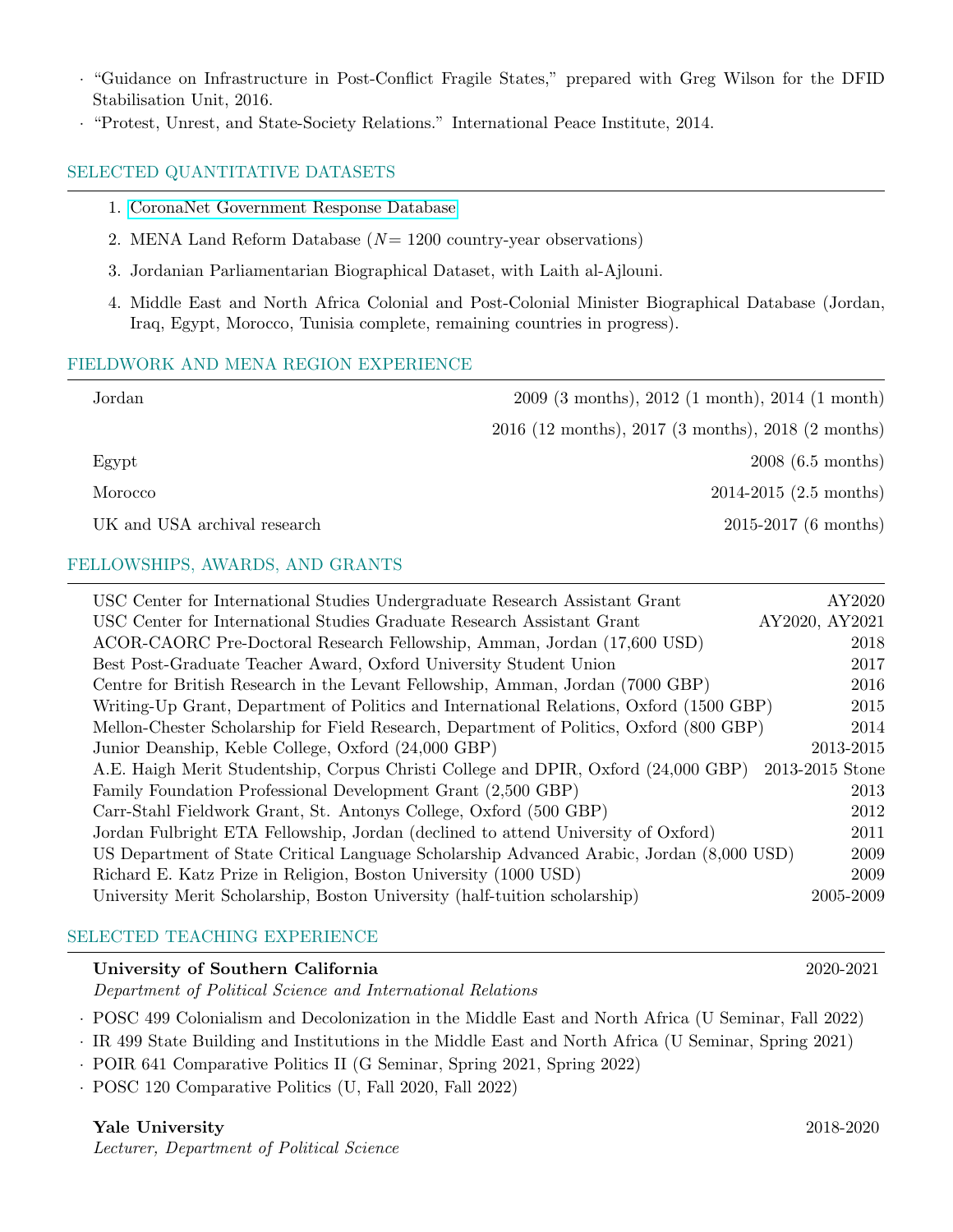- · Political Economy of the Middle East (U Seminar, Spring 2020)
- · The Political Economy of Authoritarianism (U/G Seminar, Spring 2019)
- · MA Thesis Co-Supervisor (2019-2020, 1 student)
- · Undergraduate Senior Thesis Supervision (2019, 2 students; 2020, 2 students)

## University of Oxford 2013 - 2018

Departmental Instructor (Tutorial-based)

- · Best Postgraduate Teacher Award from the Oxford University Student Union (2017)
- · Dissertation supervisor for undergraduate politics thesis (2017-2018)
- · Middle East Politics (2013-2017)
- · Quantitative Methods for Politics and Sociology (2014-2015)

## INVITED TALKS

\* indicates a postponement or cancellation due to the COVID-19 pandemic.

AY 2021-2022: USC CIS Comparative Politics Workshop (Fall 2021)  $\diamond$  Claremont Graduate University (Spring 2022)

AY 2020-2021: USC CIS Comparative Politics Workshop (Fall 2020)

**AY 2019-2020**: Yale University, Comparative Politics Workshop (Spring 2020)  $\diamond$  Wesleyan University Department of Political Science  $\diamond$  Harvard MENA Poverty Workshop\*

AY 2018-2019: Yale University, Leitner Political Economy Seminar (Spring 2019).

 $AY$  2017-2018: American Center for Oriental Research (Amman, Jordan), Fellow Lecture Series  $\diamond$  Harvard Kennedy School, Middle East Initiative Fellow Lecture Series Columbia University Middle East Global Center (Amman), Jordan  $\diamond$  Harvard Kennedy School, Middle East Initiative Panel on the Kurdish Independence Referendum.

AY 2016-2017: London School of Economics, Land, Institutions, and Conflict Workshop  $\diamond$  Columbia University Middle East Global Center (Amman, Jordan)  $\diamond$  Nottingham Trent University, Department of Politics.

## CONFERENCE PRESENTATIONS

\* indicates a postponement or cancellation due to the COVID-19 pandemic. Workshop in the Political Economy of the Middle East and North Africa (PEMENA), Harvard University (2022) American Economic Association, Annual Meeting 2022 American Political Science Association, Annual Meeting 2016 - 2022 CEPR Economic History Symposium 2021 Midwest Political Science Association, Annual Meeting 2016, 2017, 2019, 2020\*, 2022 Middle East Studies Association, Annual Meeting 2014, 2016 - 2021\*(rescheduled to 2022) Association for Analytic Learning about Muslim Societies, Annual Meeting 2018, 2020\*, 2021 POMEPS Junior Scholar Working Paper Workshop 2021 POMEPS Junior Scholar Book Workshop 2019 Parliaments Under Fire Conference 2019 New England Middle East Politics Working Group 2018 POMEPS Annual Conference 2018 POMEPS Workshop on Social Policy in MENA 2018 Nuffield College New Politics of Authoritarianism Conference 2017 International Society for New Institutional Economics (now SOIE), Annual Meeting 2014